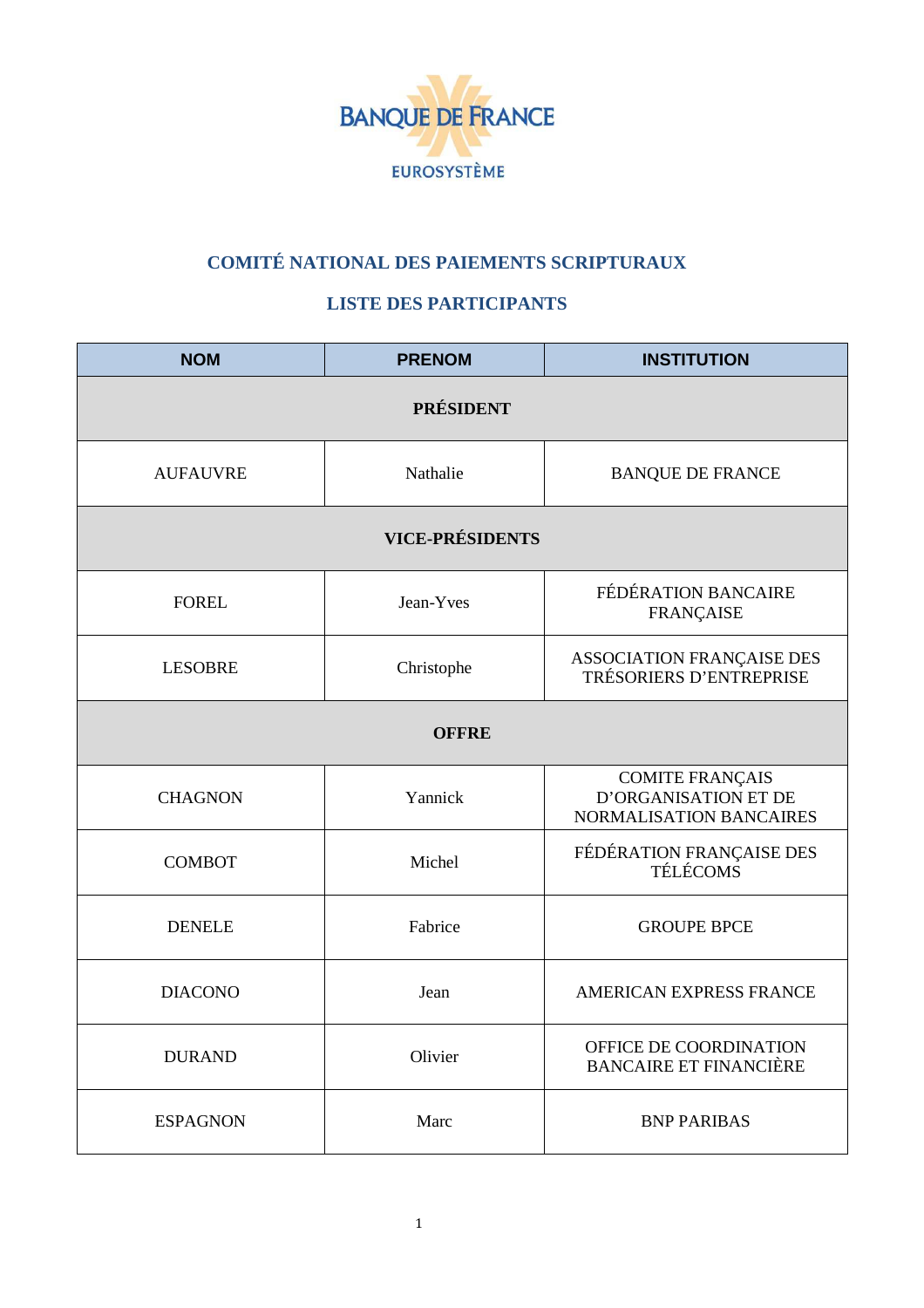| <b>FOLBAUM</b>          | Régis       | LA BANQUE POSTALE                                                          |  |  |
|-------------------------|-------------|----------------------------------------------------------------------------|--|--|
| <b>HONORE HATTON</b>    | Solveig     | <b>MASTERCARD</b>                                                          |  |  |
| <b>LAULANIE</b>         | Philippe    | <b>GIE CARTES BANCAIRES</b>                                                |  |  |
| <b>LEGRAND</b>          | Yves-Marie  | ASSOCIATION FRANÇAISE DES<br>SOCIÉTÉS FINANCIÈRES                          |  |  |
| <b>MORATA</b>           | José        | CAISSE DES DÉPÔTS ET<br><b>CONSIGNATIONS</b>                               |  |  |
| <b>NEBOUY</b>           | Gérard      | <b>VISA EUROPE FRANCE</b>                                                  |  |  |
| <b>RAGUENES</b>         | Jérôme      | FÉDÉRATION BANCAIRE<br><b>FRANÇAISE</b>                                    |  |  |
| <b>TRAISNEL</b>         | Jérôme      | ASSOCIATION FRANÇAISE DES<br>ÉTABLISSEMENTS DE PAIEMENT                    |  |  |
| <b>VALLEE</b>           | Jean-Marie  | <b>STET</b>                                                                |  |  |
| YOU                     | Narinda     | <b>CRÉDIT AGRICOLE SA</b>                                                  |  |  |
| <b>DEMANDE</b>          |             |                                                                            |  |  |
| <b>BEAUVOIS-SANDRAS</b> | Jocelyne    | COMITÉ INTERMINISTÉRIEL POUR<br>LES MOYENS DE PAIEMENT<br><b>EUROPÉENS</b> |  |  |
| <b>BLANCHARD</b>        | Maurice     | <b>CONCERT INTERNATIONAL</b>                                               |  |  |
| <b>CHANAVAS</b>         | Jean-Michel | <b>MERCATEL</b>                                                            |  |  |
| <b>COHEN-HADAD</b>      | Bernard     | <b>CPME</b>                                                                |  |  |
| <b>CREYSSEL</b>         | Jacques     | FÉDÉRATION DU COMMERCE ET DE<br><b>LA DISTRIBUTION</b>                     |  |  |
| <b>FLEURET</b>          | Philippe    | UFC QUE CHOISIR                                                            |  |  |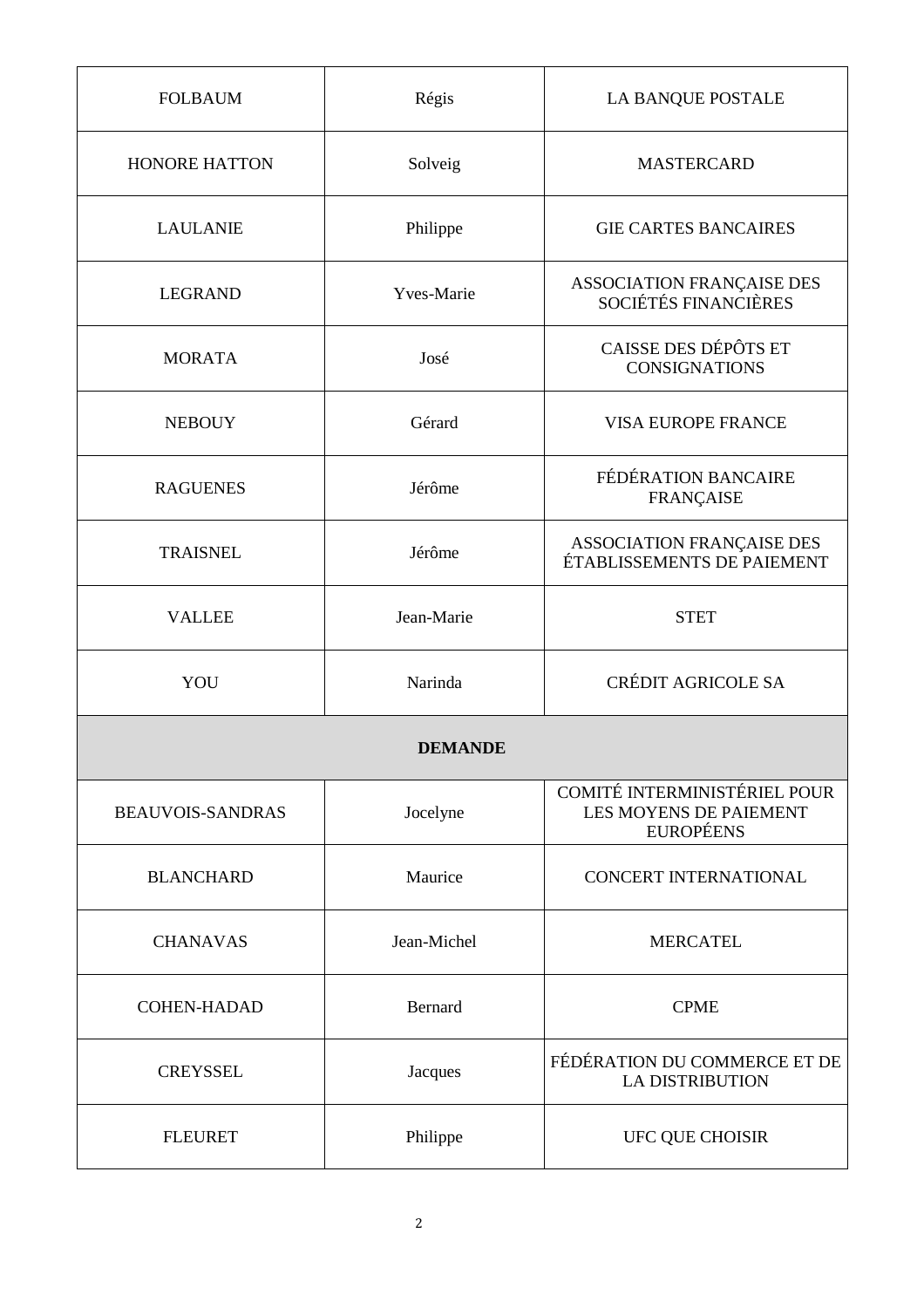| <b>LANXADE</b>                | Thibault   | <b>MEDEF</b>                                                               |  |  |
|-------------------------------|------------|----------------------------------------------------------------------------|--|--|
| <b>MANO</b>                   | Jean-Yves  | ASSOCIATION NATIONALE DE<br>DÉFENSE DES CONSOMMATEURS<br><b>ET USAGERS</b> |  |  |
| <b>MERCIER</b>                | Patrick    | ASSOCIATION DE DÉFENSE,<br>D'ÉDUCATION ET D'INFORMATION<br>DU CONSOMMATEUR |  |  |
| <b>MOMBOISSE</b>              | François   | FÉDÉRATION E-COMMERCE ET<br><b>VENTE À DISTANCE</b>                        |  |  |
| <b>MONDANGE</b>               | Hervé      | <b>ASSOCIATION FORCE OUVRIÈRE</b><br><b>CONSOMMATEURS</b>                  |  |  |
| <b>NIZRI</b>                  | Laurent    | <b>ASSOCIATION POUR LE COMMERCE</b><br>ET LES SERVICES EN LIGNE            |  |  |
| <b>RAME</b>                   | Bernard    | <b>SYNTEC</b>                                                              |  |  |
| <b>RAYNAL</b>                 | Denis      | UNION NATIONALE DES<br>PROFESSIONS LIBÉRALES                               |  |  |
| <b>ROY</b>                    | Nathalie   | UNION DES ENTREPRISES DE<br>PROXIMITÉ                                      |  |  |
| <b>SOENENS</b>                | François   | ASSOCIATION FRANÇAISE DES<br>TRÉSORIERS D'ENTREPRISE                       |  |  |
| <b>INSTITUTIONS PUBLIQUES</b> |            |                                                                            |  |  |
| <b>BARINI</b>                 | Vanessa    | <b>DGCCRF</b>                                                              |  |  |
| <b>BIQUARD</b>                | Nathalie   | <b>DIRECTION GÉNÉRALE DES</b><br><b>FINANCES PUBLIQUES</b>                 |  |  |
| <b>DROMER</b>                 | Corinne    | <b>COMITÉ CONSULTATIF DU</b><br><b>SECTEUR FINANCIER</b>                   |  |  |
| <b>DUFLOT</b>                 | Loïc       | <b>DIRECTION GÉNÉRALE DES</b><br><b>ENTREPRISES</b>                        |  |  |
| <b>KHAYAT</b>                 | Pascal     | <b>BANQUE DE FRANCE</b>                                                    |  |  |
| POUSSIN-DELMAS                | Marie-Anne | <b>IEDOM-IEOM</b>                                                          |  |  |